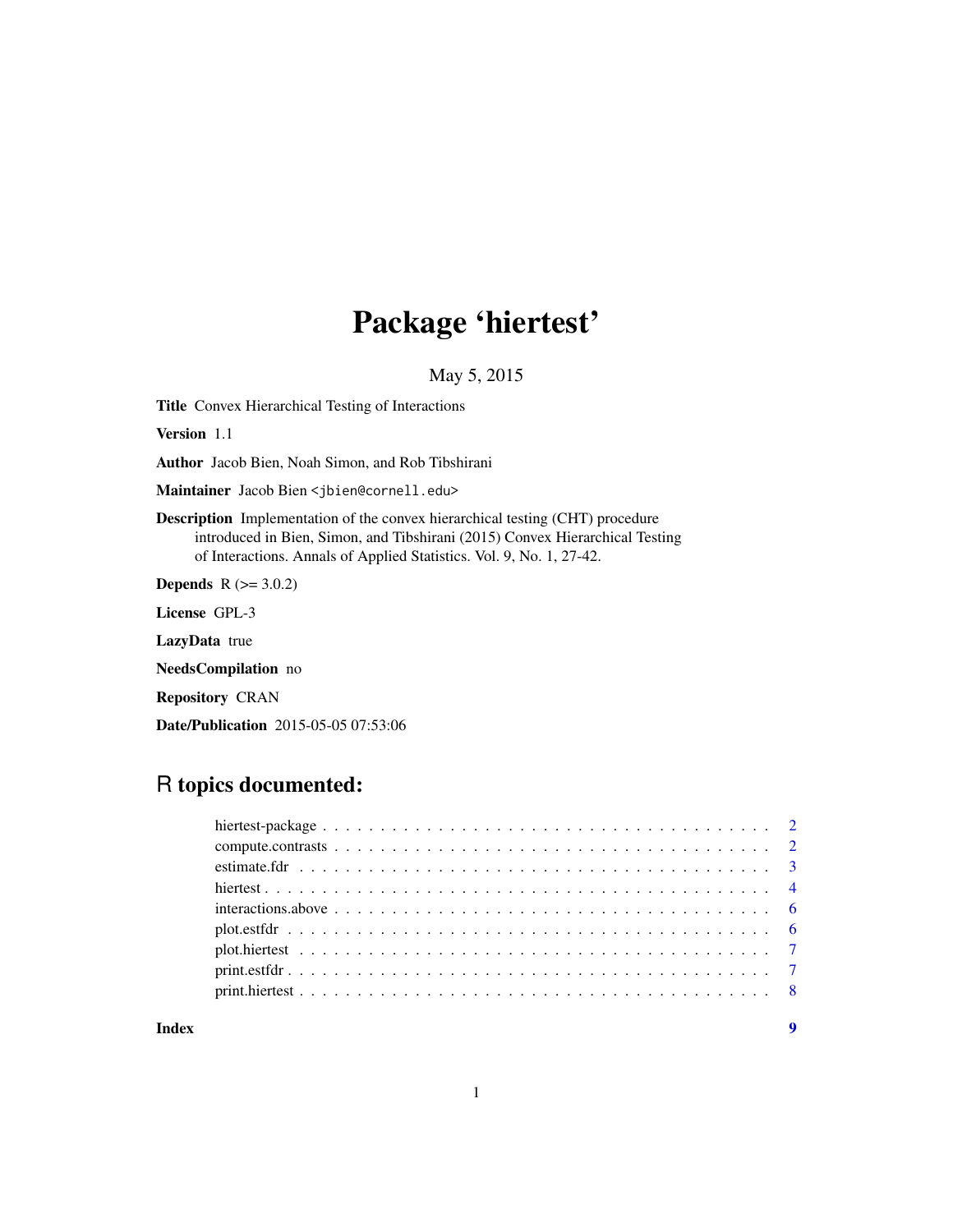<span id="page-1-0"></span>

#### Description

Implementation of the convex hierarchical testing (CHT) procedure introduced in Bien, Simon, and Tibshirani (2015) Convex Hierarchical Testing of Interactions. Annals of Applied Statistics. Vol. 9, No. 1, 27-42. Its main functions are [hiertest](#page-3-1) and [estimate.fdr](#page-2-1).

### Author(s)

Jacob Bien, Noah Simon, and Rob Tibshirani

### References

Bien, Simon, and Tibshirani (2015) Convex Hierarchical Testing of Interactions. Annals of Applied Statistics. Vol. 9, No. 1, 27-42.

compute.contrasts *Computes contrasts*

# Description

Computes the main effect and interaction contrasts, "w" and "z", respectively.

### Usage

```
compute.contrasts(x, y, type = c("Fisher", "simple"))
```
### Arguments

|      | n by p design matrix                                                                               |
|------|----------------------------------------------------------------------------------------------------|
|      | binary $(0 \text{ or } 1)$ vector of length n indicating class                                     |
| type | determines whether Fisher transform should be applied to interaction contrasts.<br>Default: Fisher |

# Value

Returns w and z.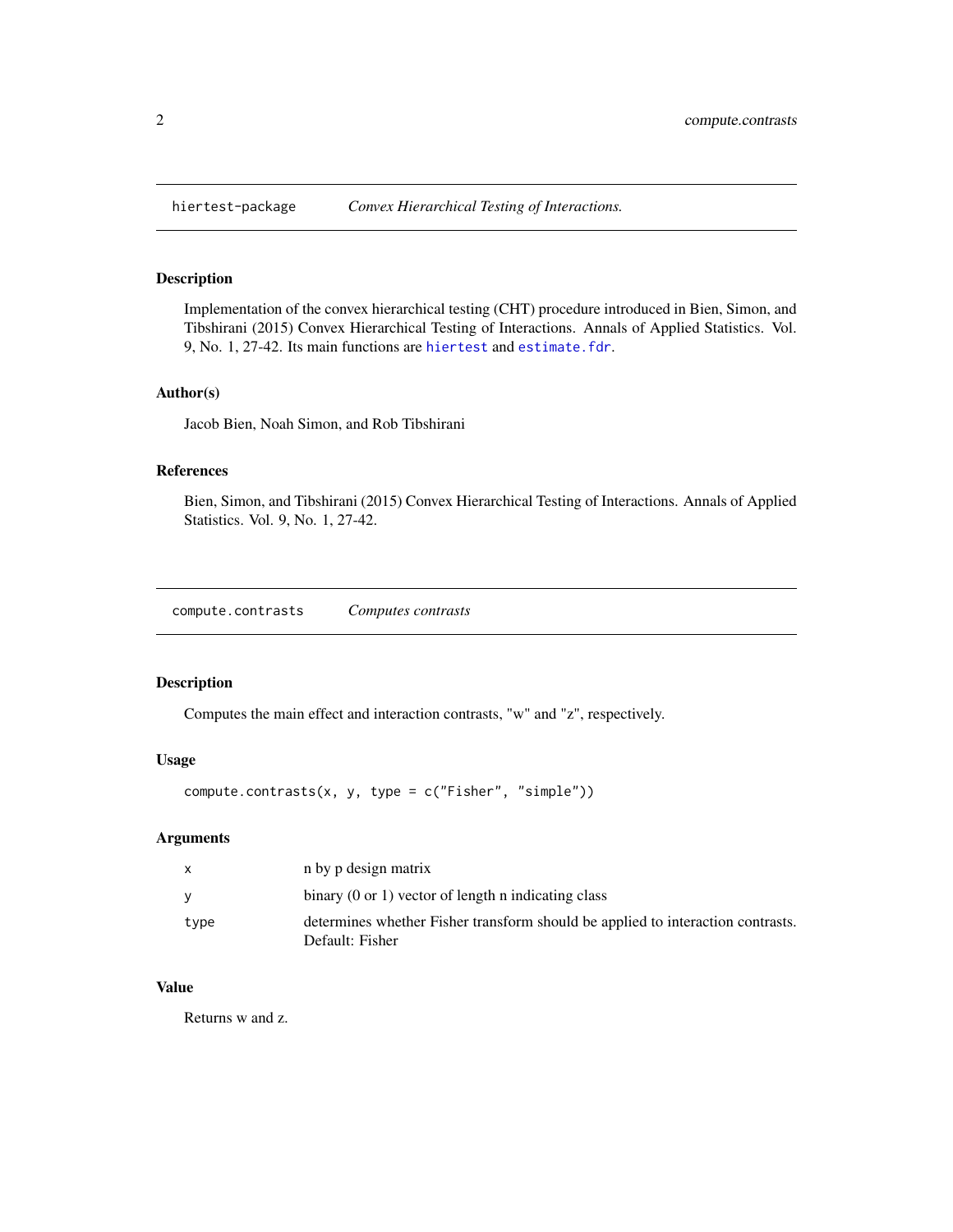<span id="page-2-1"></span><span id="page-2-0"></span>estimate.fdr *Estimate FDR*

# Description

Estimates False Discovery Rate (FDR) based on permutation scheme described in CHT paper (reference below).

#### Usage

```
estimate.fdr(x, y, lamlist, type = c("Fisher", "simple"), B = 100)
```
#### Arguments

| $\mathsf{x}$ | n by p design matrix                                                                                                                   |
|--------------|----------------------------------------------------------------------------------------------------------------------------------------|
| y            | binary $(0 \text{ or } 1)$ vector of length n indicating class                                                                         |
| lamlist      | a vector of cutoffs for the statistics                                                                                                 |
| type         | determines whether Fisher transform should be applied to interaction contrasts.<br>Default: Fisher. See hiertest for more information. |
| B            | number of permutations                                                                                                                 |

#### Value

A estfdr object, which consists of

ncalled: number of interactions called significant at each cutoff. Set to NA if 0.

null.ncalled: total number, across all permutations, of (null) interactions rejected at each cutoff

fdr: estimate of fdr for each cutoff in lamlist. Set to NA if no interactions are rejected at this cutoff

#### References

Bien, Simon, and Tibshirani (2015) Convex Hierarchical Testing of Interactions. Annals of Applied Statistics. Vol. 9, No. 1, 27-42.

# See Also

[hiertest](#page-3-1)

# Examples

```
# generate some data accoring to the backward model:
set.seed(1)
n <- 200
p <- 50
y \le - rep(0:1, each=n/2)x <- matrix(rnorm(n*p), n, p)
colnames(x) <- c(letters,LETTERS)[1:p]
```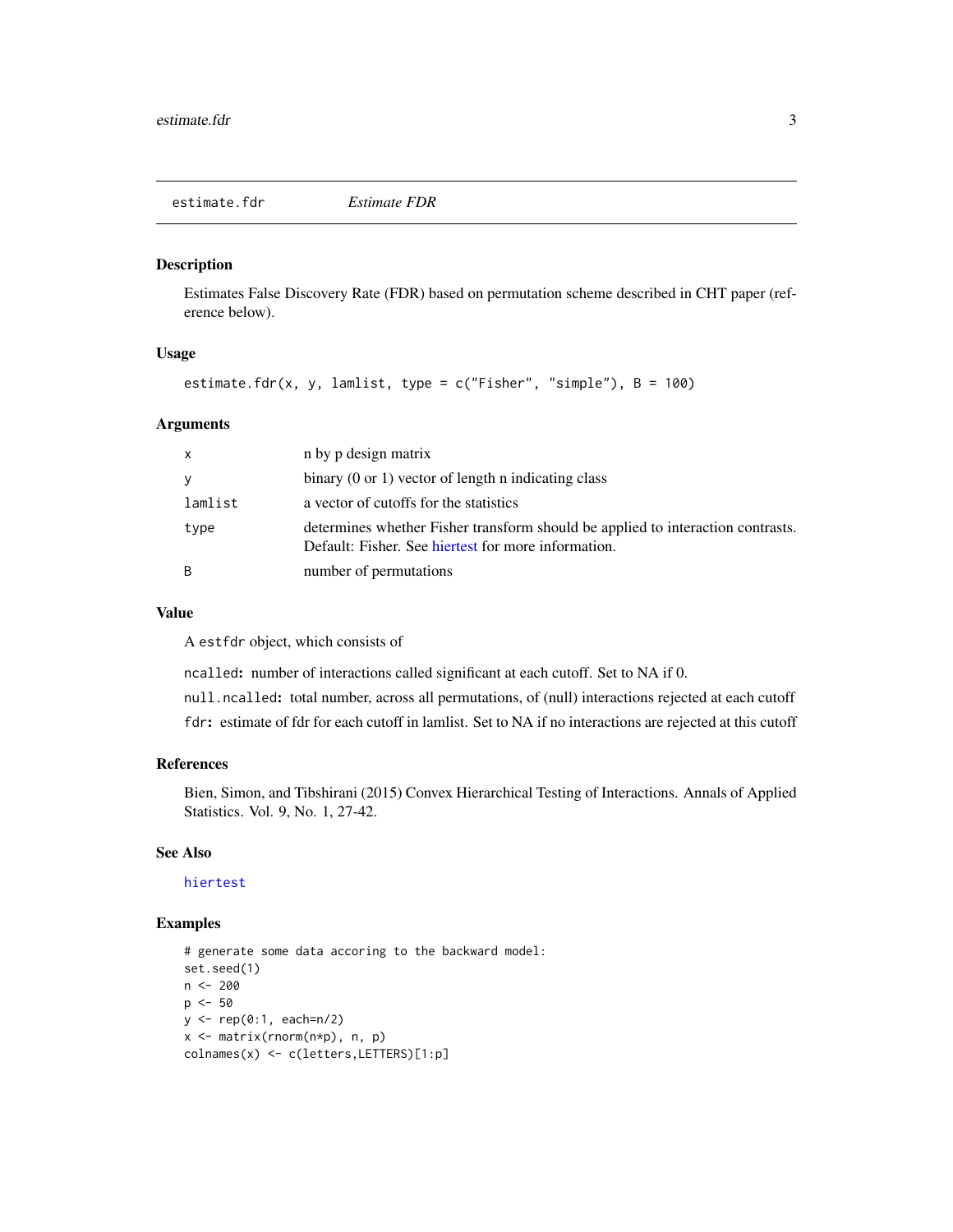<span id="page-3-0"></span>4 hiertest

```
# make some interactions between several pairs of variables:
R <- matrix(0.3, 5, 5)
diag(R) <- 1
x[y==1, 1:5] <- x[y==1, 1:5] %*% R
# and a main effect for variables 1 and 3:
x[y==1, 1:5] < -x[y==1, 1:5] + 0.5testobj <- hiertest(x=x, y=y, type="Fisher")
# look at test statistics
print(testobj)
plot(testobj)
## Not run:
lamlist \leq seq(5, 2, length=100)
estfdr <- estimate.fdr(x, y, lamlist, type="Fisher", B=200)
plot(estfdr)
print(estfdr)
# the cutoff lamlist[70] is estimated to have roughly 10% FDR:
estfdr$fdr[70]
# this allows us to reject this many interactions:
nrejected <- estfdr$ncalled[70]
# These are the interactions rejected:
interactions.above(testobj, lamlist[70])
```
## End(Not run)

<span id="page-3-1"></span>

hiertest *Convex Hierarchical Testing Method*

### Description

This is the main function, implementing the Convex Hierarchical Testing (CHT) procedure. The CHT procedure produces a set of test statistics for both main effects and interactions with the property that an interaction's statistic is never larger than at least one of its two main effects. This is accomplished by formulating a convex optimization problem that enforces a hierarchical sparsity relationship between the main effects and interactions. The result is that interactions with large main effects receive a "boost" relative to those that do not.

#### Usage

```
hiertest(x, y, type = c("Fisher", "simple"))
```
#### Arguments

|      | n by p design matrix                                                            |
|------|---------------------------------------------------------------------------------|
|      | binary $(0 \text{ or } 1)$ vector of length n indicating class                  |
| type | determines whether Fisher transform should be applied to interaction contrasts. |
|      | See below for explanation. Default is Fisher and is the recommended choice.     |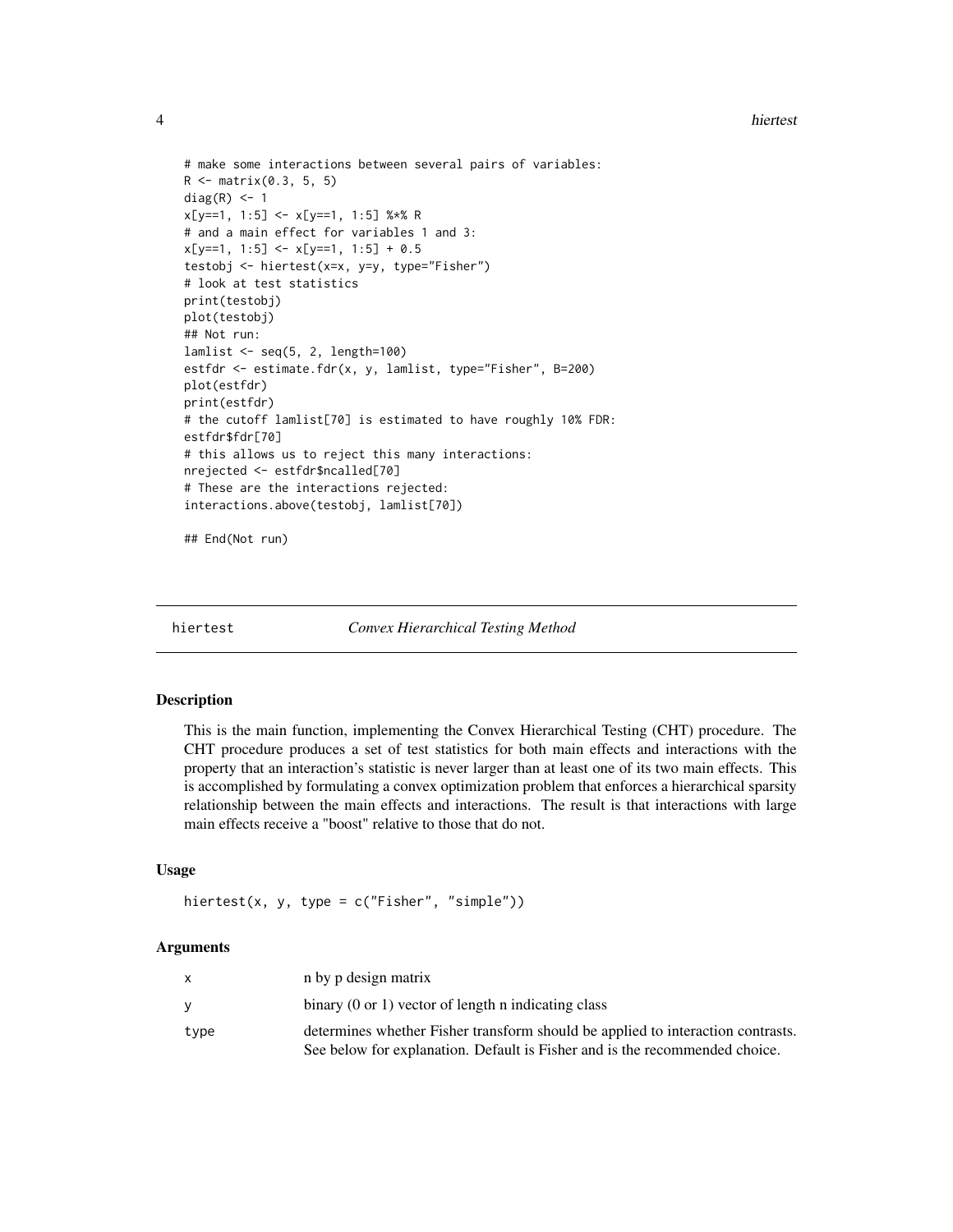#### <span id="page-4-0"></span>hiertest 5

### Details

The Convex Hierarchical Testing test statistics are the knots of the CHT optimization problem. That is, the statistic for a given main effect or interaction is the value of lambda at which the corresponding parameter becomes nonzero in the regularization path. Theorem 1 of the CHT paper gives the closed form expression used to compute these knots (recall that for the interaction test statistics, one takes the maximum of the two corresponding knots).

In Section 2.1 of the CHT paper, the raw main effect and interaction contrasts are defined. These are referred to as "w" and "z" in the paper. The main effect contrast "w" is the standard two-sample tstatistic. The interaction contrast "z" is the normalized difference of the Fisher transformed sample correlations between the two classes. If one instead uses type="simple", we simply take for "z" a two-sample statistic on the products of features. We recommend that type="Fisher" be used instead of "simple".

# Value

A hiertest object, which consists of an ordered list of the main effects and interactions and a vector indicating which of these are interactions.

#### References

Bien, Simon, and Tibshirani (2015) Convex Hierarchical Testing of Interactions. Annals of Applied Statistics. Vol. 9, No. 1, 27-42.

#### See Also

[estimate.fdr](#page-2-1)

#### Examples

```
# generate some data accoring to the backward model:
set.seed(1)
n <- 200
p \le -50y \le - rep(0:1, each=n/2)
x <- matrix(rnorm(n*p), n, p)
colnames(x) <- c(letters,LETTERS)[1:p]
# make some interactions between several pairs of variables:
R <- matrix(0.3, 5, 5)
diag(R) <- 1
x[y==1, 1:5] < -x[y==1, 1:5] %*% R
# and a main effect for variables 1 and 3:
x[y==1, 1:5] < -x[y==1, 1:5] + 0.5testobj <- hiertest(x=x, y=y, type="Fisher")
# look at test statistics
print(testobj)
plot(testobj)
## Not run:
lamlist <- seq(5, 2, length=100)
estfdr <- estimate.fdr(x, y, lamlist, type="Fisher", B=200)
plot(estfdr)
```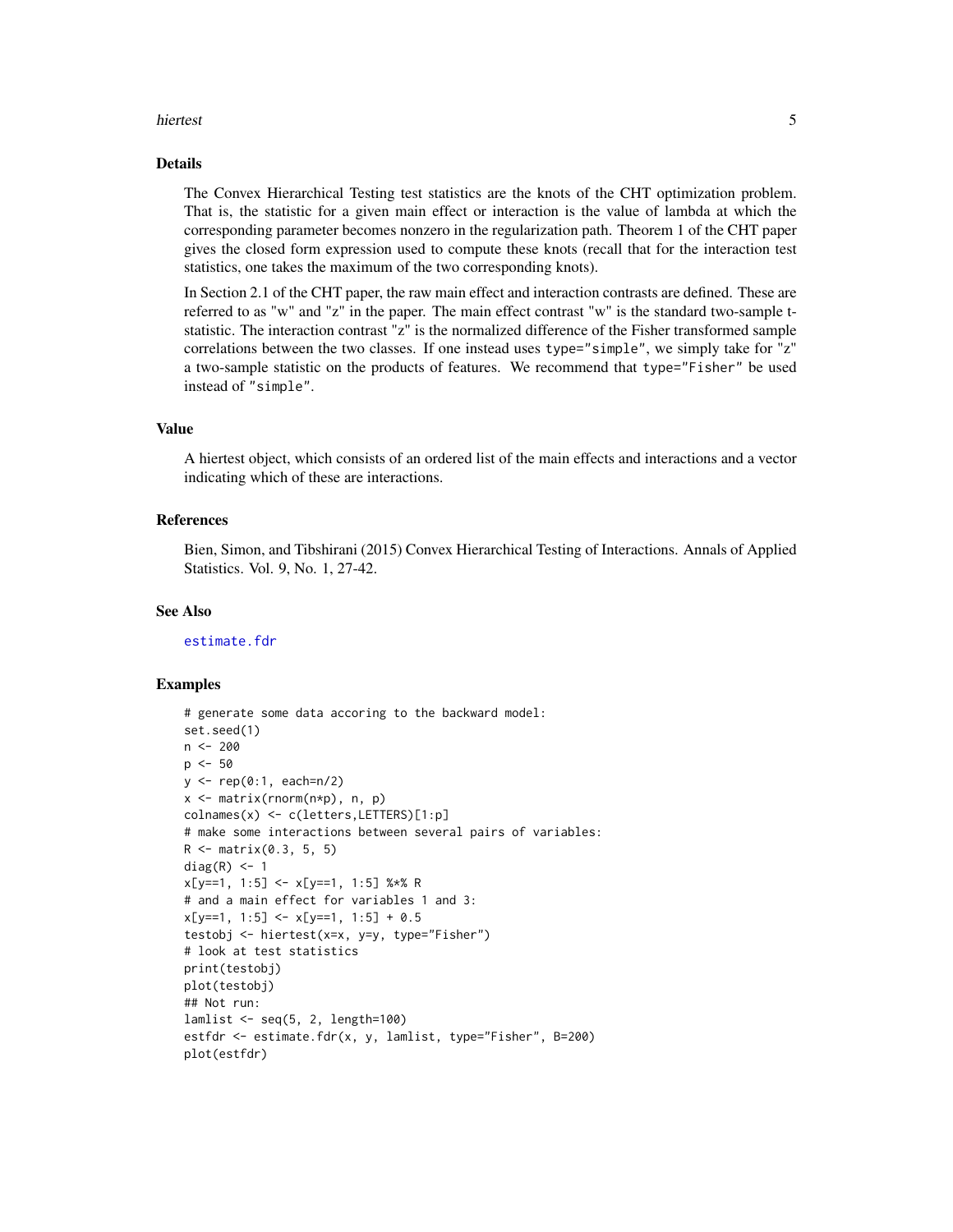```
print(estfdr)
# the cutoff lamlist[70] is estimated to have roughly 10% FDR:
estfdr$fdr[70]
# this allows us to reject this many interactions:
nrejected <- estfdr$ncalled[70]
# These are the interactions rejected:
interactions.above(testobj, lamlist[70])
```
## End(Not run)

interactions.above *Get significant interactions above a threshold*

# Description

Returns all interactions whose statistics are above a certain level

# Usage

```
interactions.above(testobj, lambda)
```
#### Arguments

| testobj | output of hiertest                                       |
|---------|----------------------------------------------------------|
| lambda  | a threshold above which we're interested in interactions |

plot.estfdr *Plot the estimated FDR*

#### Description

Plot the estimated FDR

### Usage

## S3 method for class 'estfdr'  $plot(x, \ldots)$ 

# Arguments

| output of estimate.fdr |  |
|------------------------|--|
|                        |  |

... additional arguments to pass to plot.

<span id="page-5-0"></span>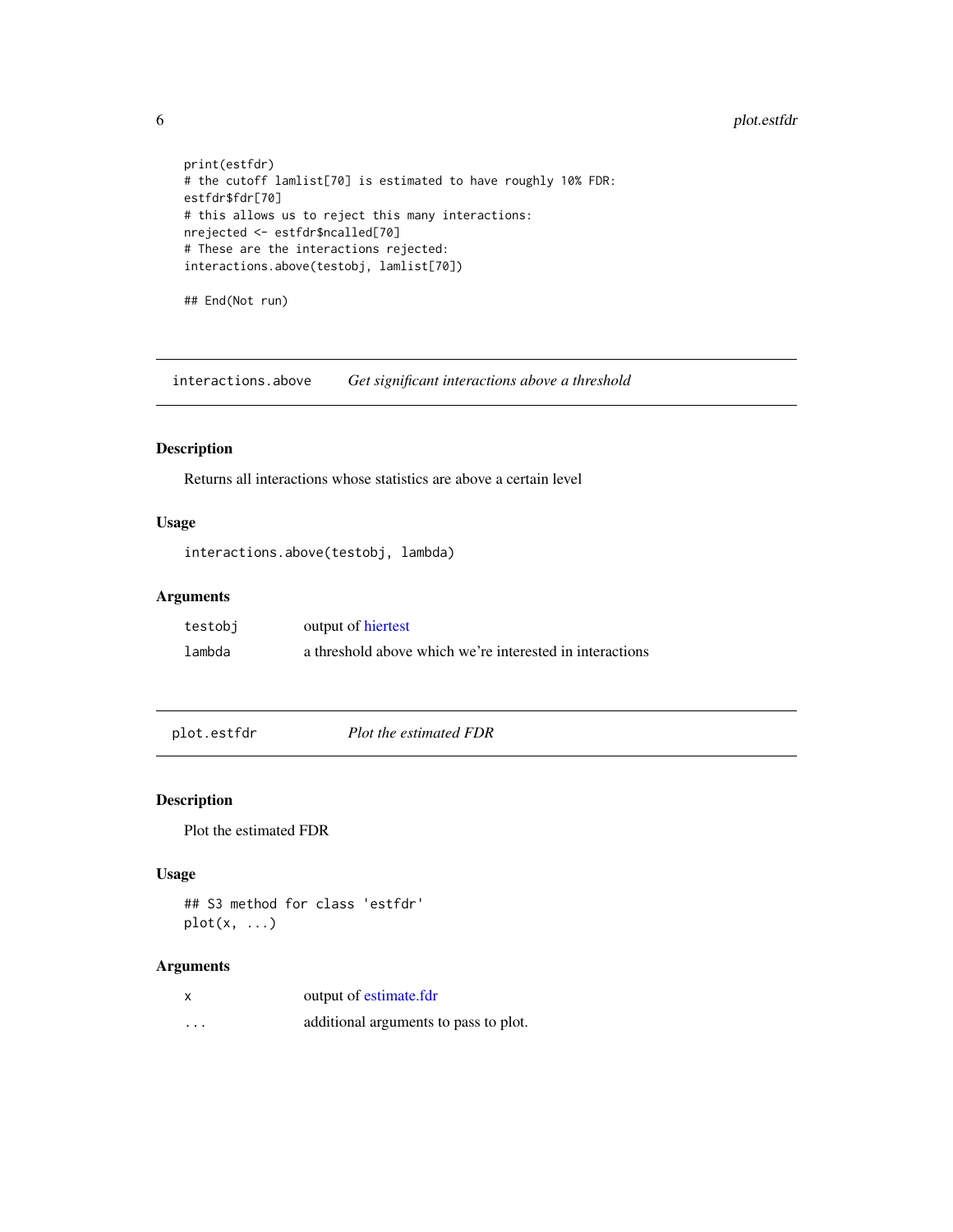<span id="page-6-0"></span>

# Description

This plots the main effect and interaction statistics from the CHT procedure.

# Usage

## S3 method for class 'hiertest' plot(x, ...)

# Arguments

| X        | output of hiertest.          |
|----------|------------------------------|
| $\cdots$ | additional arguments to plot |

print.estfdr *Print the estimated FDR*

# Description

Print the estimated FDR

# Usage

```
## S3 method for class 'estfdr'
print(x, \ldots)
```
# Arguments

| X        | output of estimate.fdr                            |
|----------|---------------------------------------------------|
| $\cdots$ | additional arguments to pass to print.data.frame. |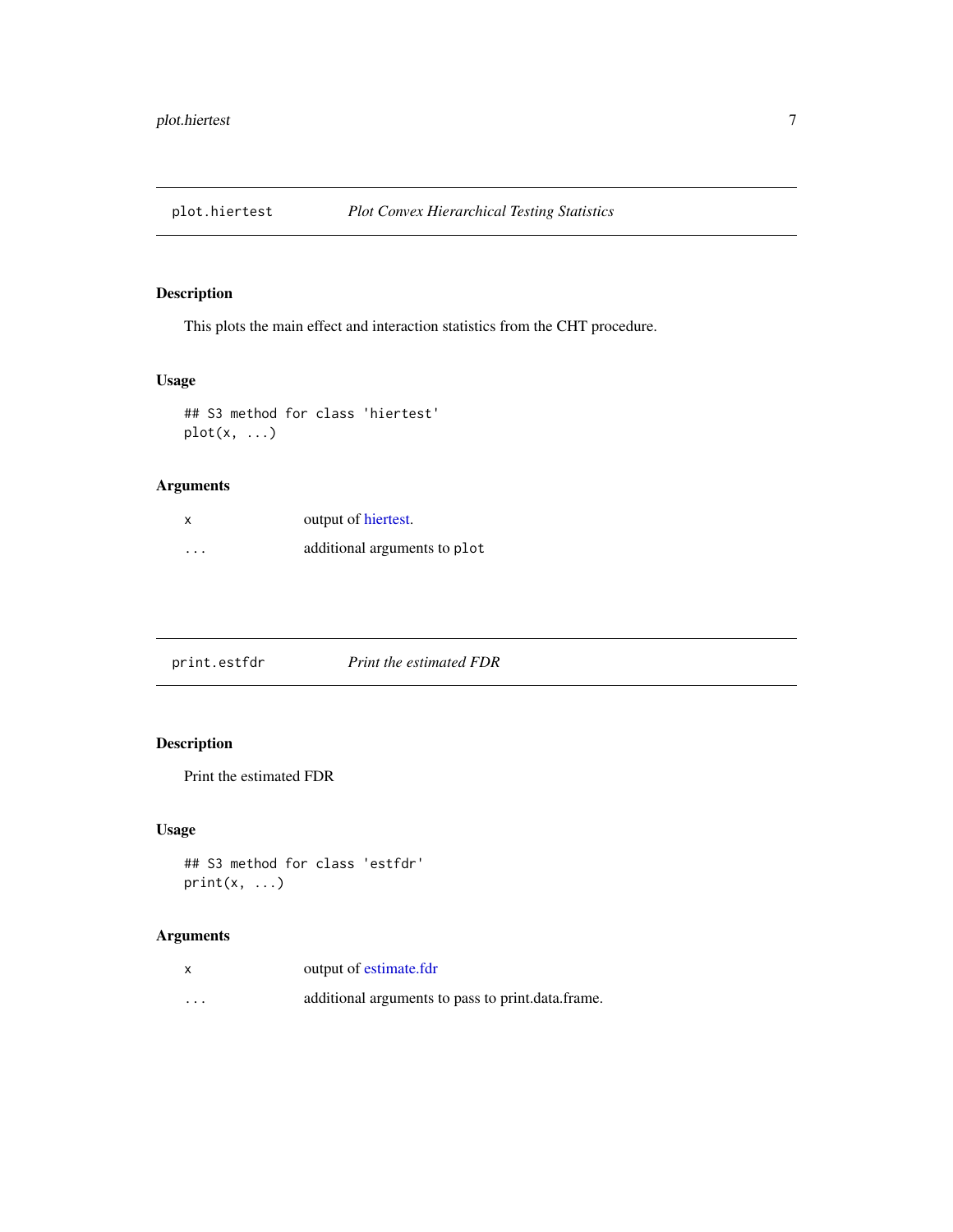<span id="page-7-0"></span>

# Description

This prints the top main effect and interaction statistics from the CHT procedure. Use [estimate.fdr](#page-2-1) to get an appropriate cutoff.

# Usage

## S3 method for class 'hiertest'  $print(x, nshow = 20, ...)$ 

# Arguments

| $\mathsf{x}$ | output of hiertest                       |
|--------------|------------------------------------------|
| nshow        | show the largest nshow statistics        |
| .            | additional arguments to print.data.frame |